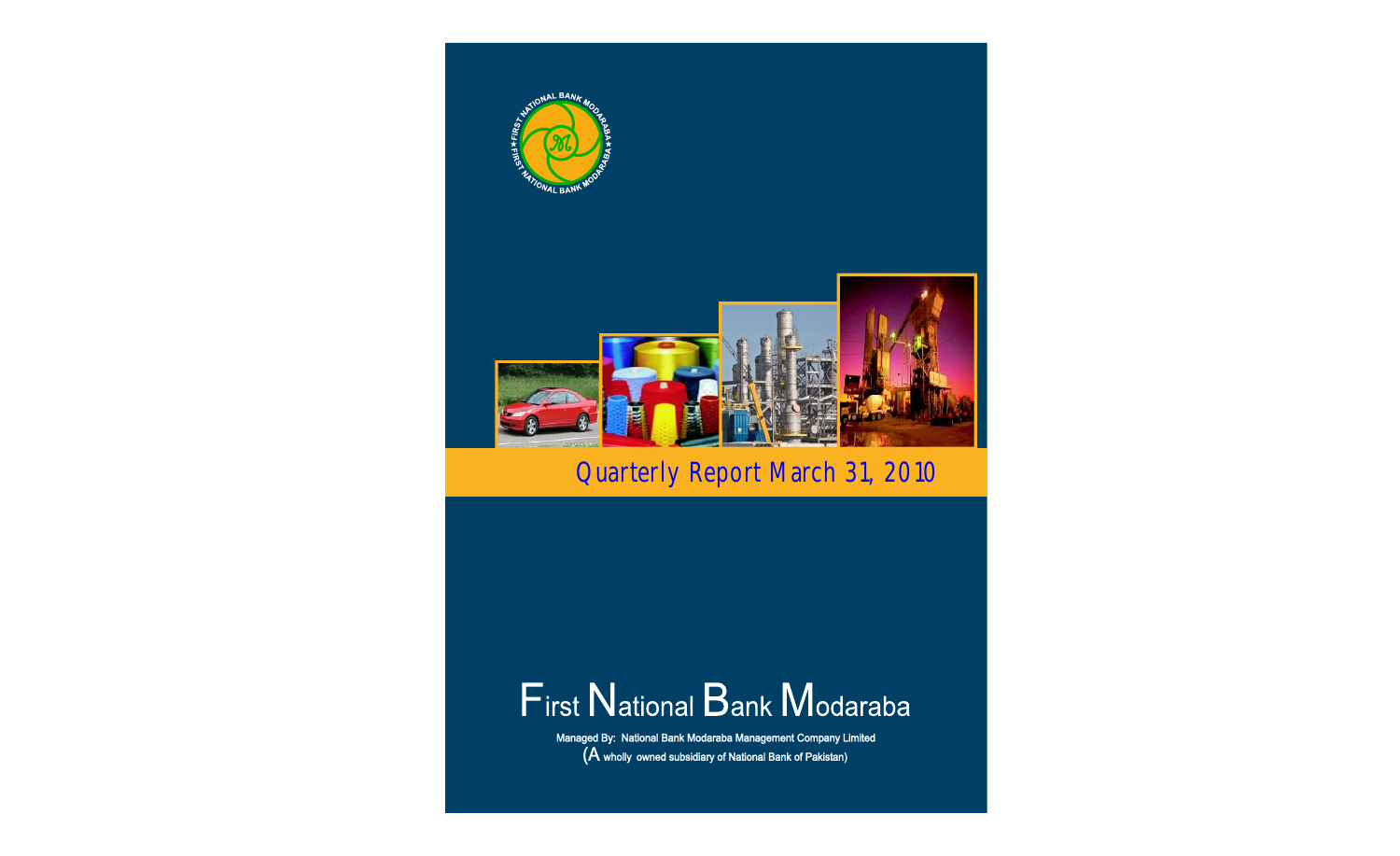First National Bank Modaraba *Interim Financial Statements For the Quarter Ended March 31, 2010*

# CONTENTS

| Corporate Information                                         | 2    |
|---------------------------------------------------------------|------|
| Director' Report                                              | 3    |
| Condensed Interim Balance Sheet                               | 4    |
| Condensed Interim Profit and Loss Account                     | 5    |
| Condensed Interim Statement of Comprehensive Income           | 6    |
| Condensed Interim Cash Flow Statement                         |      |
| Condensed Interim Statement of Changes in Equity              | 8    |
| Notes to the Condensed Interim Unaudited Financial Statements | 9-12 |



1

**First National Bank Modaraba**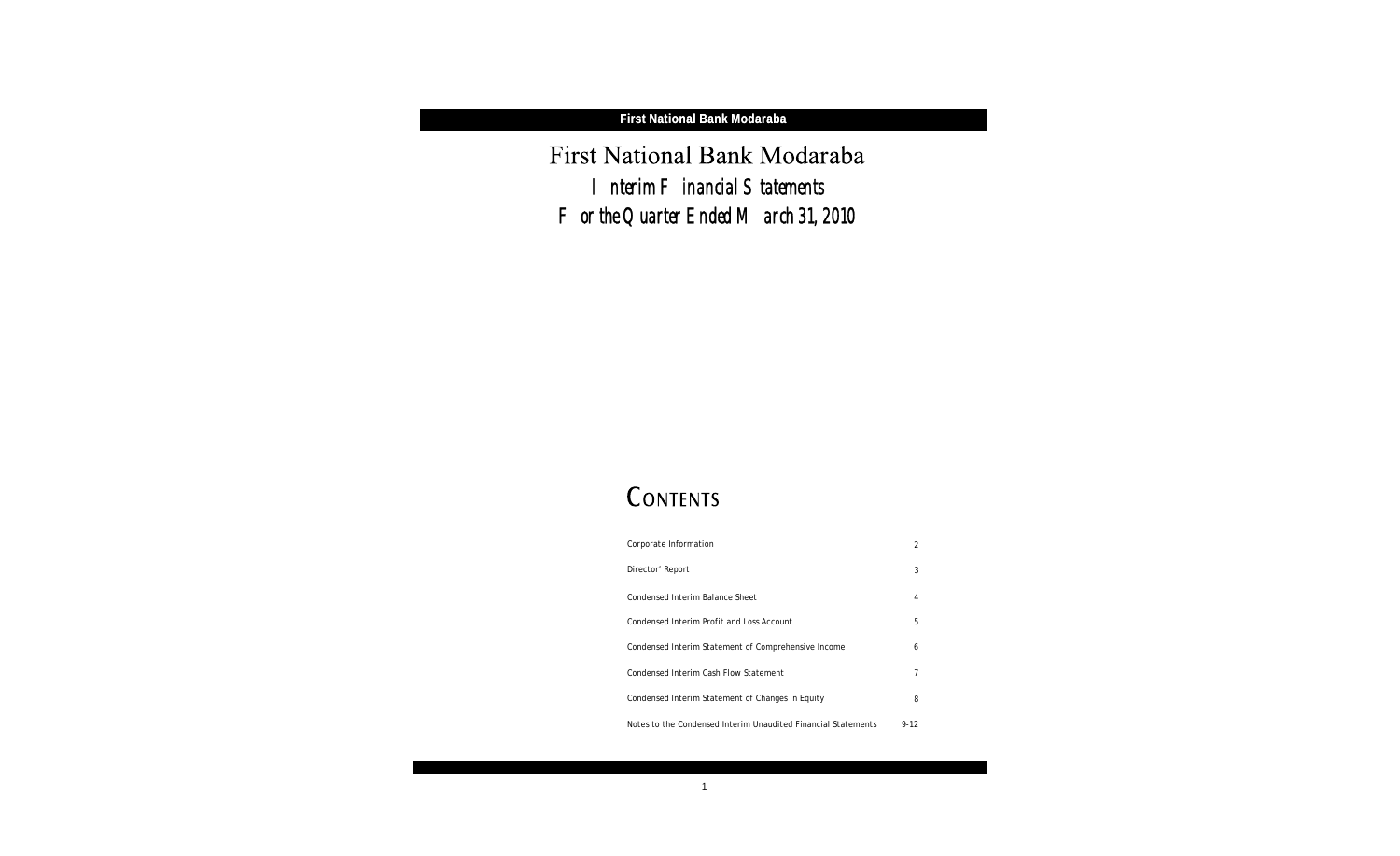### **CORPORATE INFORMATION**

| <b>Board of Directors</b>                     | Mr. Qamar Hussain<br>Mr. Shahid Anwar Khan<br>Dr. Asif A. Brohi<br>Mr. Muhammad Nusrat Vohra<br>Mr. Wajahat Baqai<br>Mr. Qamar Hussain<br>Mr. Barbruce Ishaq                                                                                                                                     | Chairman<br><b>Director</b><br><b>Director</b><br><b>Director</b><br><b>Director</b><br>Director<br><b>Chief Executive</b> |
|-----------------------------------------------|--------------------------------------------------------------------------------------------------------------------------------------------------------------------------------------------------------------------------------------------------------------------------------------------------|----------------------------------------------------------------------------------------------------------------------------|
| Chief Financial Officer/<br>Company Secretary | Mr. Abbas Azam                                                                                                                                                                                                                                                                                   |                                                                                                                            |
| <b>Audit Committee</b>                        | Mr. Shahid Anwar Khan<br>Dr. Asif A. Brohi<br>Mr. Wajahat Baqai                                                                                                                                                                                                                                  | Chairman<br>Member<br>Member                                                                                               |
| Auditors                                      | Horwath Hussain Chaudhury & Co.<br>(A member firm of Horwath International)                                                                                                                                                                                                                      |                                                                                                                            |
| <b>Bankers</b>                                | National Bank of Pakistan<br>Al Baraka Islamic Bank<br><b>Standard Chartered Bank</b><br><b>Bank Alfalah Limited</b><br>Habib Bank Limited<br><b>HSBC Bank Midddle East Limited</b><br><b>Allied Bank Limited</b><br><b>MCB Bank Limited</b><br>First Women Bank Limited<br>Bank Islami Pakistan |                                                                                                                            |
| Legal Advisor                                 | Cornelius Lane & Mufti<br>Advocates and Solicitors<br>Nawa-i-Waqt House<br>4-Shahrah-e-Fatima Jinnah, Lahore                                                                                                                                                                                     |                                                                                                                            |
| Shares Registrar                              | Hameed Majeed Associates (Pvt.) Limited<br>H. M. House, 7-Bank Square, Lahore<br>Tel: 37235081-2, Fax: 37358817                                                                                                                                                                                  |                                                                                                                            |
| Registered Office                             | 5 <sup>th</sup> Floor, NBP RHQs Building,<br>26 - Mc Lagon Road, Lahore<br>Tel: 042-99211200, Fax: 042-99213247<br>URL: http:www.nbmodaraba.com<br>E-mail: info@nbmodaraba.com                                                                                                                   |                                                                                                                            |



## **Quarterly Report - March 31, 2010**

ī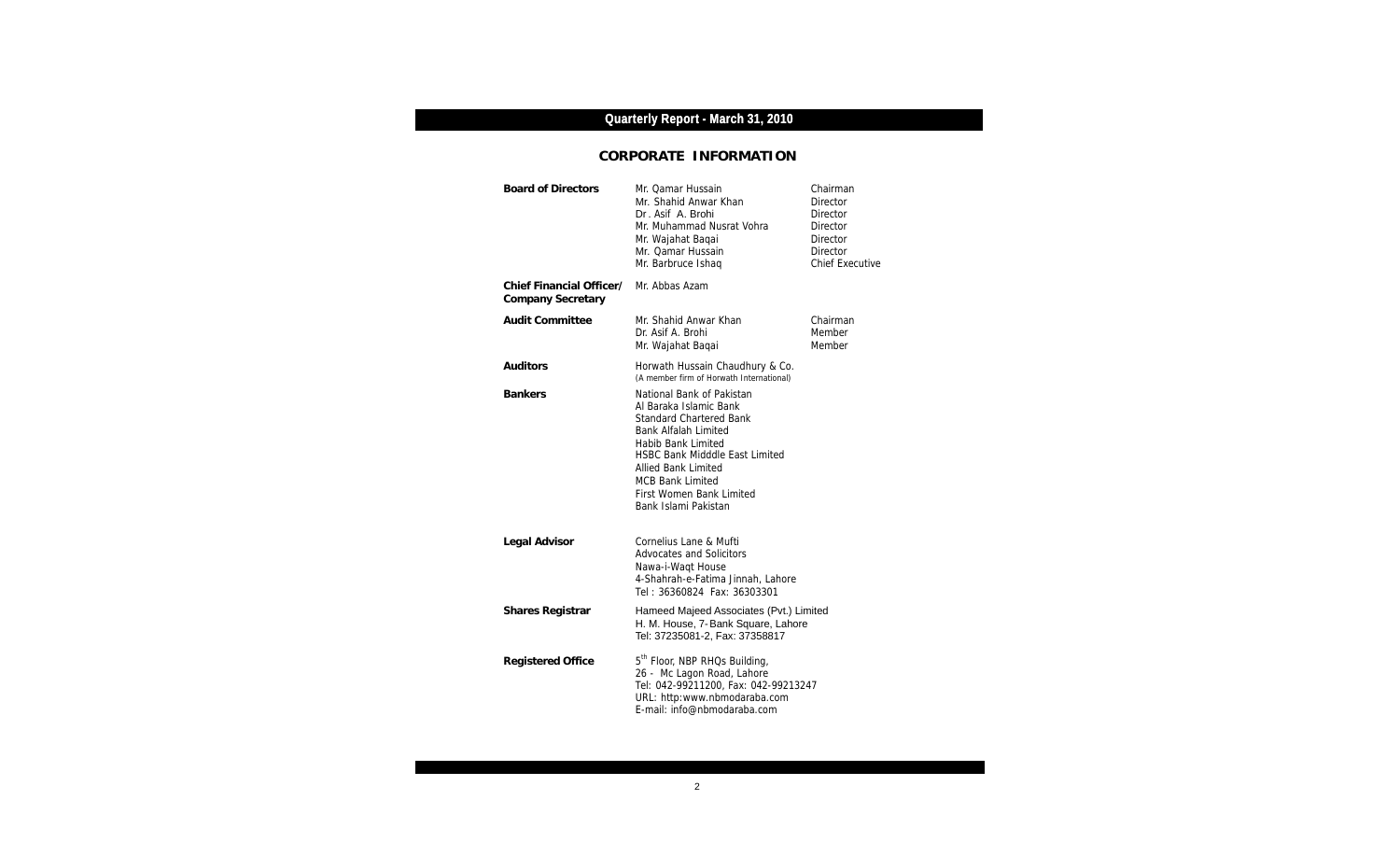

### **First National Bank Modaraba**

#### DIRECTORS' REPORT

On behalf of the Board of Directors of National Bank Modaraba Management Company Limited (NBMMCL), the management company of First National Bank Modaraba (FNBM), I am pleased to present the quarterly report, together with un-audited financial statements of FNBM for the quarter and nine months ended March 31, 2010.

During the period under review FNBM, continuing the cautious policy, booked new leases to replace the maturing leases. However due to low appetite for credit in the market, the balance sheet footing slightly decreased from Rs.2.096billions to Rs.1.944 billions during the quarter under review.

The Modaraba generated total income of Rs.270.852 millions in the nine months under review as compared to Rs.248.262 millions in the corresponding period last year; and operating expenses stood at Rs.248,331 Millions as against Rs.224.124 Millions in the corresponding period, mainly because of accounting treatment of Ijaraha assets under IFAS-II – (Ijaraha) in the period under review. FNBM's net profit remained at Rs.20.268 millions for the nine months ended March 31, 2010 as compared to the corresponding figure of Rs.21.723 millions for the period ended March 31, 2009. Accordingly EPC was Rs.0.81 as against Rs.0.87 in the corresponding period.

The modaraba is going through consolidation phase after booking impairment losses in AFS investment. Since this loss has completely been charged to Profit & Loss a/c by December 31, 2009 the future outlook is good.

Finally, I would like to thank the valued certificate holders for their patronage and consistent support in the prevailing challenging scenario. Besides, I extend my sincere gratitude to Registrar Modarabas, SECP and Modaraba Association of Pakistan for their continued guidance and support.

Chief Executive Officer

**Barbruce Ishaq Lahore: April 22, 2010**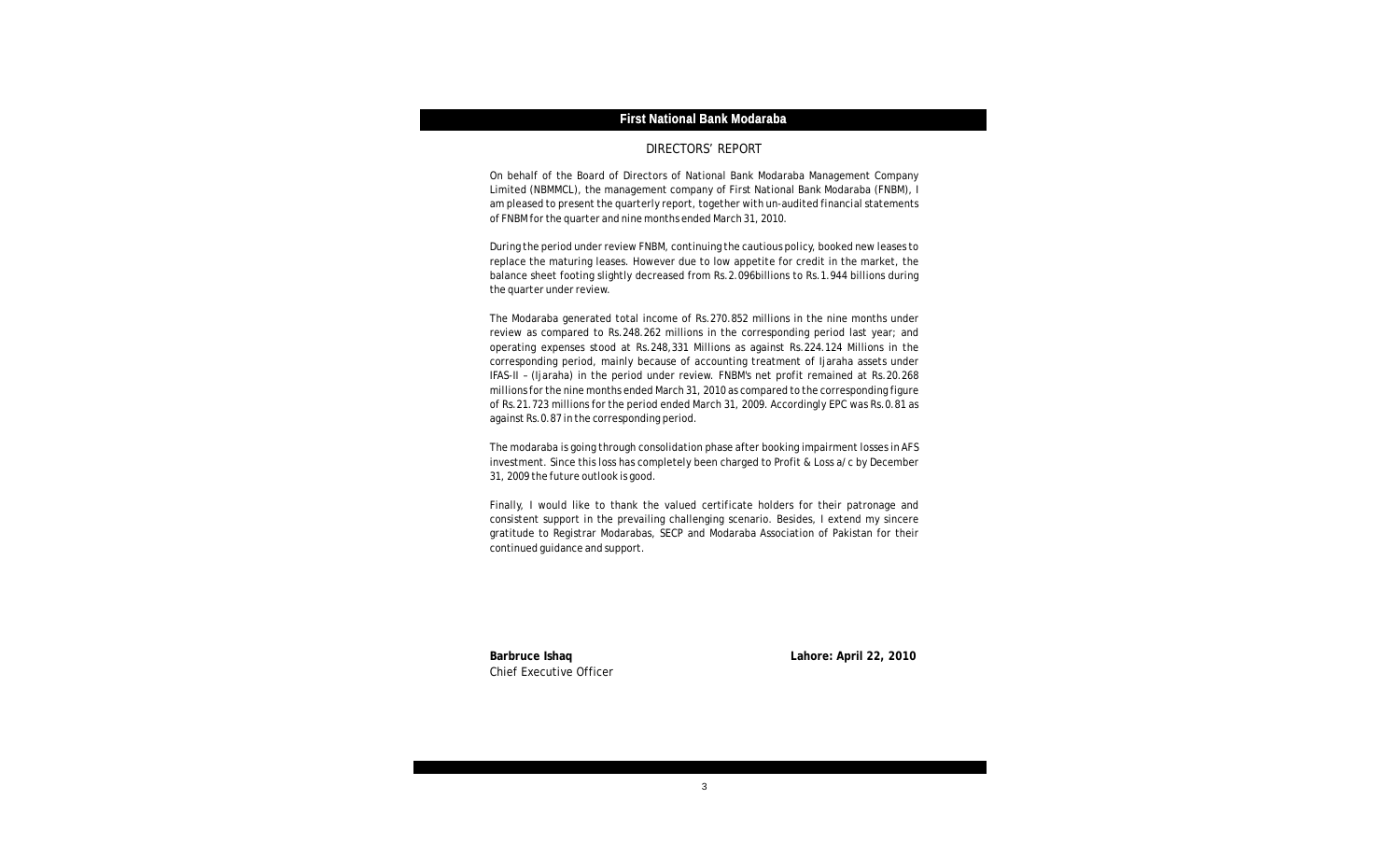l



### **Quarterly Report - March 31, 2010**

| Note<br>Rupees<br>Rupees<br><b>ASSETS</b><br>Current assets<br>33,268,044<br>Cash and bank balances<br>103,586,177<br>Advances, prepayments and other receivables<br><b>Accrued Profit</b><br>28,255,614<br>Short-term investments<br>3,134,164<br>652,760,687<br>Short-term morabaha investment - secured<br>9,000,000<br>Short-term musharaka investment - unsecured<br>Current portion of non-current assets<br>356,660,582<br>1,186,665,268<br>1,450,753,457<br>Non - current assets<br>5<br>355, 189, 673<br>Net investment in ijarah<br>79,977,940<br>Long-term morabaha investment - secured<br>Long-term musharaka investment - secured<br>4,941,801<br>Long-term loans and deposits<br>1,522,410<br><b>Fixed assets</b><br>6<br>316,059,917<br>757,691,741<br>959,688,500<br><b>Total Assets</b><br>1,944,357,009<br>2,410,441,957<br><b>LIABILITIES</b><br>Current liabilities | (Audited)<br>June 30<br>2009                                                                                                                               |
|------------------------------------------------------------------------------------------------------------------------------------------------------------------------------------------------------------------------------------------------------------------------------------------------------------------------------------------------------------------------------------------------------------------------------------------------------------------------------------------------------------------------------------------------------------------------------------------------------------------------------------------------------------------------------------------------------------------------------------------------------------------------------------------------------------------------------------------------------------------------------------------|------------------------------------------------------------------------------------------------------------------------------------------------------------|
|                                                                                                                                                                                                                                                                                                                                                                                                                                                                                                                                                                                                                                                                                                                                                                                                                                                                                          |                                                                                                                                                            |
|                                                                                                                                                                                                                                                                                                                                                                                                                                                                                                                                                                                                                                                                                                                                                                                                                                                                                          | 13,878,858<br>92,746,184<br>30,099,468<br>21,704,851<br>732, 293, 129<br>25,000,000<br>535,030,967<br>565,865,257<br>172,238,527<br>8,941,801<br>1,126,860 |
|                                                                                                                                                                                                                                                                                                                                                                                                                                                                                                                                                                                                                                                                                                                                                                                                                                                                                          | 211,516,055                                                                                                                                                |
|                                                                                                                                                                                                                                                                                                                                                                                                                                                                                                                                                                                                                                                                                                                                                                                                                                                                                          |                                                                                                                                                            |
|                                                                                                                                                                                                                                                                                                                                                                                                                                                                                                                                                                                                                                                                                                                                                                                                                                                                                          |                                                                                                                                                            |
| 56,242,036<br>Creditors, accrued and other liabilities<br>Short-term finances - secured<br>558,028,190<br>$\overline{7}$<br>75,986,515<br>short-term certificates of musharaka - unsecured<br>Current portion of non-current liabilities<br>599,722,579<br>1,289,979,320<br>1,410,555,943                                                                                                                                                                                                                                                                                                                                                                                                                                                                                                                                                                                                | 67,495,397<br>726,969,660<br>53,825,000<br>562,265,886                                                                                                     |
| Non - current liabilities<br>129,533,906<br>Long-term security deposits<br>Long-term certificate of musharaka - unsecured<br>8<br>9<br>Long-term finances - secured<br>187,500,000<br>Deferred morahaba income<br>11,769,608<br>328,803,514                                                                                                                                                                                                                                                                                                                                                                                                                                                                                                                                                                                                                                              | 122,530,664<br>120,000,000<br>421, 133, 335<br>47,738,528<br>711,402,527                                                                                   |
| 2,121,958,470<br><b>Total liabilities</b><br>1,618,782,834<br>325,574,175<br>288,483,487<br><b>NET ASSETS</b>                                                                                                                                                                                                                                                                                                                                                                                                                                                                                                                                                                                                                                                                                                                                                                            |                                                                                                                                                            |
| Represented by:                                                                                                                                                                                                                                                                                                                                                                                                                                                                                                                                                                                                                                                                                                                                                                                                                                                                          |                                                                                                                                                            |
| <b>CAPITAL AND RESERVES</b>                                                                                                                                                                                                                                                                                                                                                                                                                                                                                                                                                                                                                                                                                                                                                                                                                                                              |                                                                                                                                                            |
| 10<br>Certificate capital<br>250,000,000<br>Reserves<br>75,574,175                                                                                                                                                                                                                                                                                                                                                                                                                                                                                                                                                                                                                                                                                                                                                                                                                       | 250,000,000<br>38,483,487                                                                                                                                  |
| <b>CONTINGENCIES AND COMMITMENTS</b><br>11<br>325,574,175<br>288,483,487                                                                                                                                                                                                                                                                                                                                                                                                                                                                                                                                                                                                                                                                                                                                                                                                                 |                                                                                                                                                            |

*The annexed notes from 1 to 16 form an integral part of these financial statements*

 **CHIEF EXECUTIVE OFFICER DIRECTOR DIRECTOR CHIEF FINANCIAL OFFICER Lahore: April 22, 2010**

### **CONDENSED INTERIM BALANCE SHEET (UNAUDITED) AS AT MARCH 31, 2010**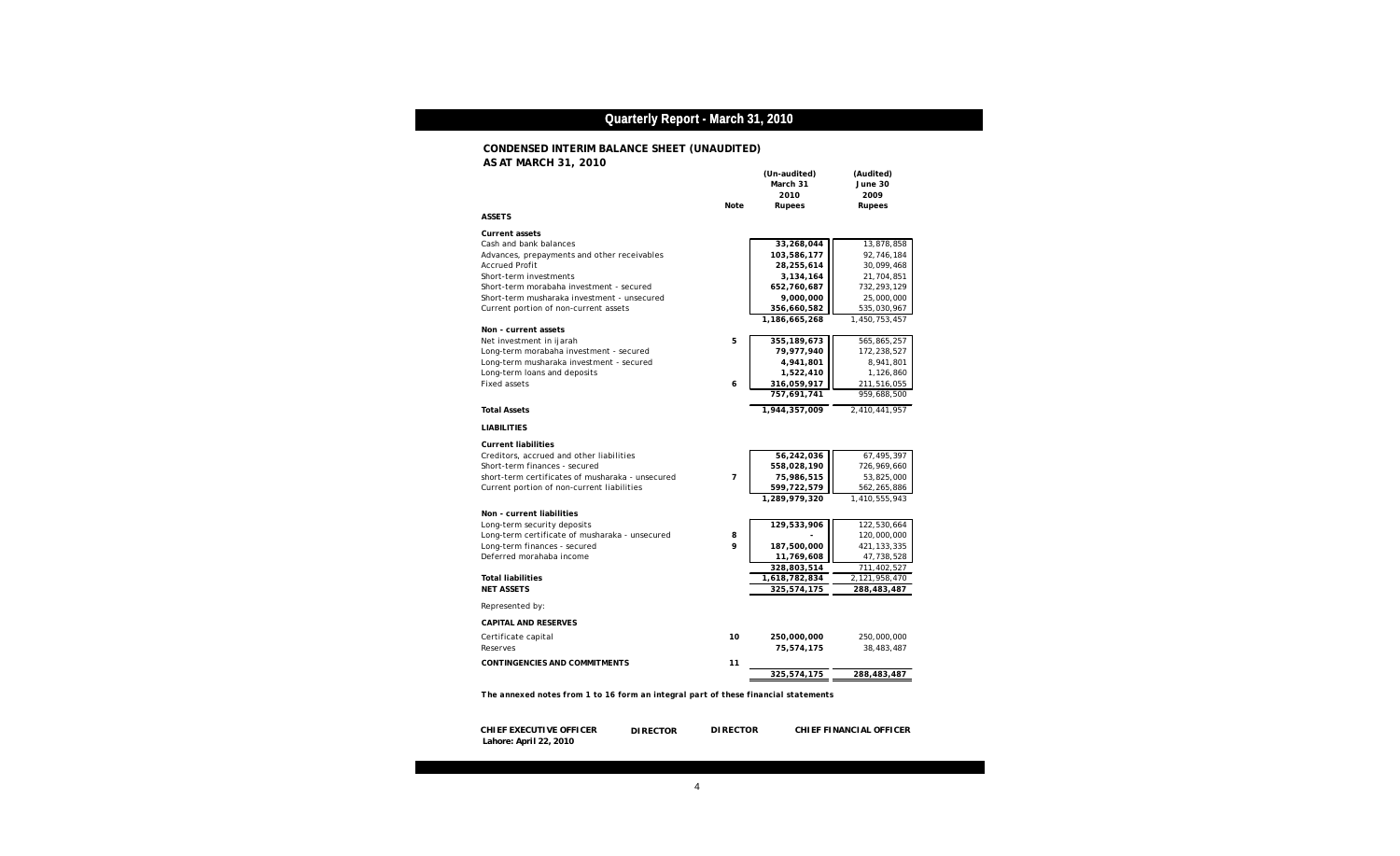

### **First National Bank Modaraba**

|                                               |      | Nine Months ended |               |              | Quarter ended |  |
|-----------------------------------------------|------|-------------------|---------------|--------------|---------------|--|
|                                               |      | (Un-audited)      | (Un-audited)  | (Un-audited) | (Un-audited)  |  |
|                                               |      | March 31          | March 31      | March 31     | March 31      |  |
|                                               |      | 2010              | 2009          | 2010         | 2009          |  |
|                                               | Note |                   | Rupees        | Rupees       |               |  |
| <b>REVENUE</b>                                |      |                   |               |              |               |  |
| Income from ijarah                            |      | 169,847,835       | 151,412,355   | 56,413,992   | 49,577,310    |  |
| Profit on morabaha investment                 |      | 89,804,813        | 87,624,923    | 26,527,379   | 28,650,900    |  |
| Profit on musharaka investment                |      | 6,224,556         | 7,528,510     | 3,616,729    | 1,844,447     |  |
| Profit on bank deposits                       |      | 309,834           | 243,287       | 127,888      | 122,499       |  |
| Gain on sale of short term investments        |      | 586,365           | (2, 327, 860) | 246,683      | 1,213,752     |  |
| Gain on sale of fixed asset                   |      | 792,003           |               | 620,000      |               |  |
| Other income                                  |      | 3,286,634         | 3,781,226     | 3,176,948    | 2,594,974     |  |
|                                               |      | 270.852.040       | 248, 262, 441 | 90,729,619   | 84,003,882    |  |
| <b>EXPENDITURES</b>                           |      |                   |               |              |               |  |
| Finance cost                                  |      | 156,505,147       | 205, 248, 086 | 45,847,183   | 66,880,737    |  |
| Operating expenses                            | 12   | 81,506,839        | 13,928,205    | 30,276,948   | 3,378,894     |  |
| Impairment                                    |      | 10,319,270        | 4,948,391     |              | 4,948,391     |  |
|                                               |      | 248, 331, 256     | 224, 124, 682 | 76, 124, 131 | 75,208,022    |  |
|                                               |      | 22,520,784        | 24, 137, 759  | 14,605,488   | 8,795,860     |  |
| Modaraba Company's Management Fee             |      | 2,252,078         | 2,413,776     | 1,460,548    | 879,586       |  |
| PROFIT FOR THE PERIOD                         |      | 20,268,706        | 21,723,983    | 13,144,940   | 7,916,274     |  |
| Unappropriated profit brought forward         |      | 28, 244, 376      | 44,624,375    | 33,943,389   | 30,670,542    |  |
| Profit available for appropriation            |      | 48,513,082        | 66,348,358    | 47,088,329   | 38,586,816    |  |
| Appropriation:                                |      |                   |               |              |               |  |
| Transfer to statutory reserve                 |      | 4,053,741         | 4,344,797     | 2,628,988    | 1,583,255     |  |
| Dividend                                      |      |                   | 25,000,000    |              |               |  |
| Unappropriated profit carried forward         |      | 44,459,341        | 37,003,561    | 44,459,341   | 37,003,561    |  |
|                                               |      |                   |               |              |               |  |
| Earnings per Modaraba Certificate - Basic and |      |                   |               |              |               |  |
| diluted                                       |      | 0.81              | 0.87          | 0.53         | 0.32          |  |
|                                               |      |                   |               |              |               |  |

*The annexed notes from 1 to 16 form an integral part of these financial statements*

### **CONDENSED INTERIM PROFIT AND LOSS ACCOUNT (UNAUDITED) FOR THE PERIOD ENDED MARCH 31, 2010**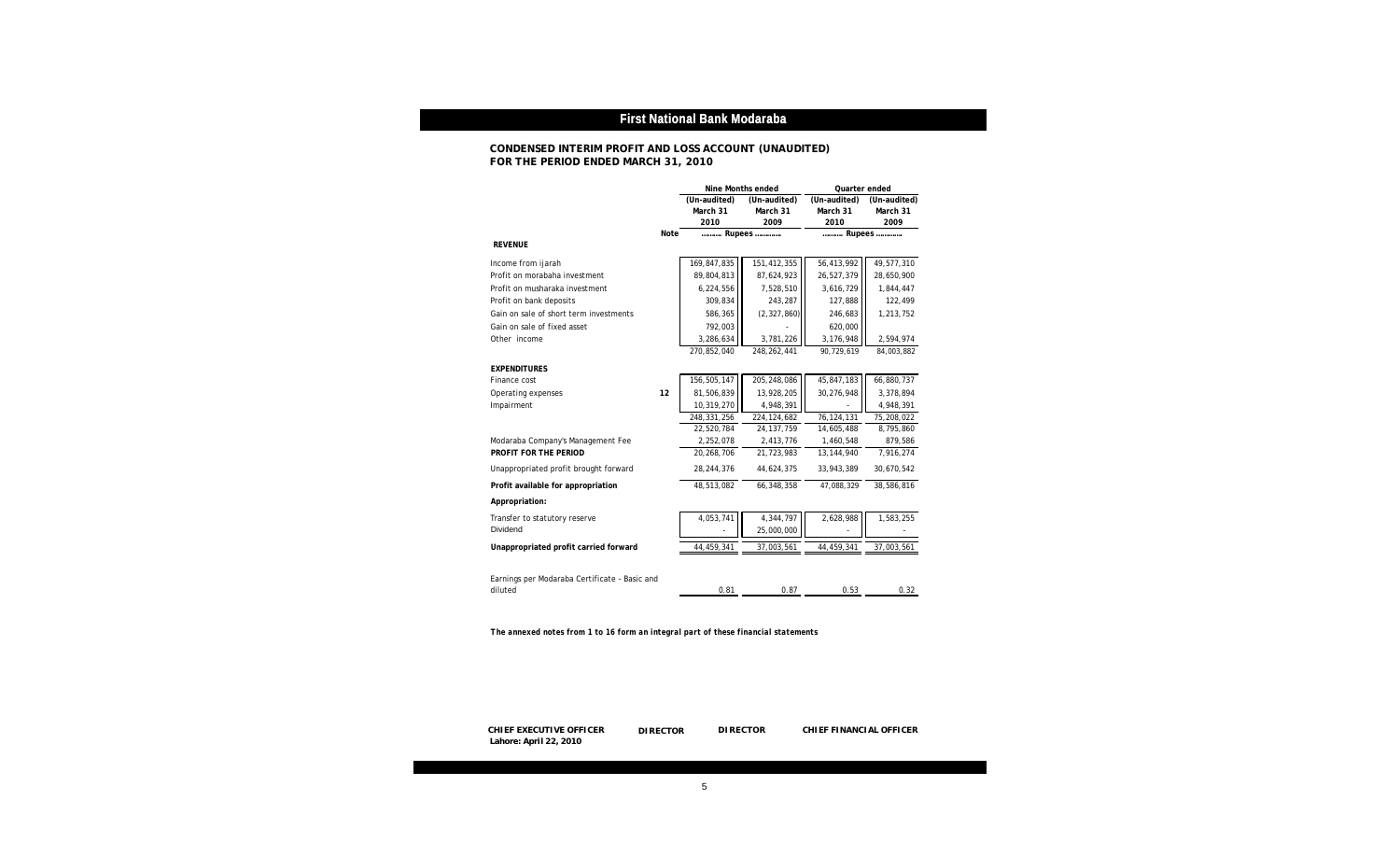**DIRECTOR** 



## **Quarterly Report - March 31, 2010**

|                                                                            | Nine Months ended |                | Quarter ended |              |
|----------------------------------------------------------------------------|-------------------|----------------|---------------|--------------|
|                                                                            | (Un-audited)      | (Un-audited)   | (Un-audited)  | (Un-audited) |
|                                                                            | March 31          | March 31       | March 31      | March 31     |
|                                                                            | 2010              | 2009           | 2010          | 2009         |
|                                                                            | .                 | Rupees         |               | Rupees       |
| Profit for the period                                                      | 20,268,706        | 21,723,983     | 13,144,940    | 7,916,274    |
| Other comprehensive income                                                 |                   |                |               |              |
| Net unrealized gain / (loss) in value of available for sale<br>investments | 16,821,982        | (12, 175, 708) |               | 8,410,993    |
| Total Comprehensive Income for the Period                                  | 37,090,688        | 9,548,275      | 13,144,940    | 16,327,267   |

### **CONDENSED INTERIM STATEMENT OF COMPREHENSIVE INCOME (UNAUDITED) FOR THE PERIOD ENDED MARCH 31, 2010**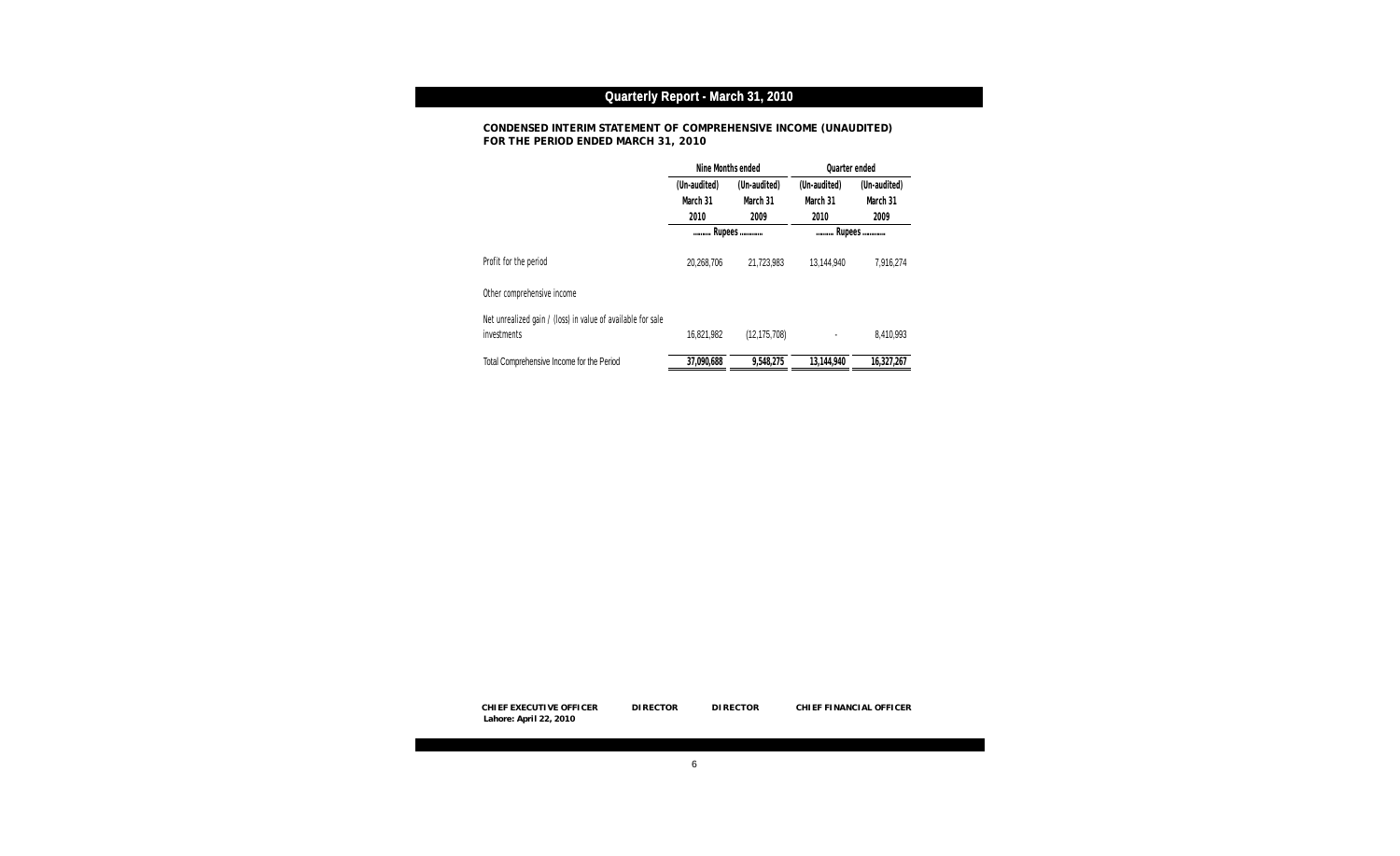

**DIRECTOR** 

#### **CONDENSED INTERIM CASH FLOW STATEMENT (UNAUDITED) FOR THE PERIOD ENDED MARCH 31, 2010 (Un-audited) (Un-audited)**

|                                                                                                              |      | March 31,                     | March 31,                     |
|--------------------------------------------------------------------------------------------------------------|------|-------------------------------|-------------------------------|
| CASH FLOWS FROM OPERATING ACTIVITIES                                                                         | Note | 2010<br>Rupees                | 2009<br>Rupees                |
| Profit for the year                                                                                          |      | 20,268,706                    | 21,723,983                    |
| Adjustments for:                                                                                             |      |                               |                               |
| Depreciation / amortization                                                                                  |      | 70,845,497                    | 518,871                       |
| Amortization of deferred costs                                                                               |      |                               | 839,813                       |
| Impairment loss-available for sale investment                                                                |      | 10,319,270                    |                               |
| Loss in value of short-term investments                                                                      |      | (2, 113, 928)                 | (125, 694)                    |
| (Gain)/loss on sale of short-term investments                                                                |      | 2,043,573                     | 3,554,579                     |
| Finance costs                                                                                                |      | 156,505,147                   | 4,948,391                     |
| Profit on bank deposits                                                                                      |      | (309, 834)                    | 205, 248, 086                 |
| Dividend income                                                                                              |      | (516, 010)                    | (243, 287)                    |
| Gain on disposal of fixed assets                                                                             |      | (792, 003)                    | (1, 101, 025)                 |
| Operating profit before working capital changes                                                              |      | 235,981,712<br>256,250,418    | 213,639,734<br>235, 363, 717  |
|                                                                                                              |      |                               |                               |
| Working capital changes                                                                                      |      |                               |                               |
| Decrease in advances, prepayments and other receivables                                                      |      | (11,005,347)                  | 92,581,515                    |
| Increase in accrued profit                                                                                   |      | 1,843,854                     | (6,094,460)                   |
| Increase in short-term morabaha investment                                                                   |      | 77,550,450                    | 142,002,759                   |
| Decrease / (Increase) in short-term musharaka investment                                                     |      | 16,000,000                    |                               |
| Decrease / (increase) in investment in ijarah                                                                |      | 343,179,094                   | 157,075,569                   |
| Increase in long-term morabaha investment<br>Decrease in long-term musharaka investment                      |      | 90,541,666<br>4,000,000       | (31, 750, 000)<br>(4,000,000) |
| (Decrease) / increase in security deposits against ijarah                                                    |      | (18, 152, 018)                | (13, 129, 069)                |
| Increase in creditors, accrued and other liabilities                                                         |      | (3, 290, 483)                 | 3,000,639                     |
|                                                                                                              |      | 500,667,216                   | 339,686,953                   |
| Cash (used in) / generated from operations                                                                   |      | 756,917,634                   | 575,050,670                   |
|                                                                                                              |      |                               |                               |
| Finance costs paid<br>Income taxes paid                                                                      |      | (164, 468, 025)<br>(160, 884) | (191, 221, 101)<br>(18,061)   |
| Dividend income received                                                                                     |      | 511,540                       | 894,400                       |
| Profit received on bank deposits                                                                             |      | 409,834                       | 270,362                       |
|                                                                                                              |      | (163, 707, 535)               | (190, 074, 400)               |
| Net cash used in operating activities                                                                        |      | 593,210,098                   | 384,976,270                   |
| CASH FLOWS FROM INVESTING ACTIVITIES                                                                         |      |                               |                               |
|                                                                                                              |      |                               |                               |
| Purchase of fixed assets                                                                                     |      | (177, 621, 406)               | (306, 360)                    |
| Proceeds on disposal of fixed assets                                                                         |      | 3,024,050                     |                               |
| Long-term loans and deposits                                                                                 |      | (518, 061)                    | (409, 620)                    |
| Short-term investments                                                                                       |      | 25,374,460<br>(149, 740, 957) | (1, 202, 202)                 |
| Net cash (used in) / from investing activities                                                               |      |                               | (1, 918, 182)                 |
| CASH FLOWS FROM FINANCING ACTIVITIES                                                                         |      |                               |                               |
| Long-term finance obtained                                                                                   |      | 75,000,000                    | 100,000,000                   |
| Payment of long-term finances                                                                                |      | (350,000,000)                 | (458, 366, 668)               |
| Short-term certificate of musharaka - net                                                                    |      | 22, 161, 515                  |                               |
| Long-term certificate of musharaka                                                                           |      | (2,300,000)                   | (38, 100, 000)                |
| Increase / (Decrease) in short-term finance - net<br>Profit distribution to the modaraba certificate holders |      | (168, 941, 470)               | 31,800,643<br>(25,000,000)    |
| Net cash from financing activities                                                                           |      | (424, 079, 955)               | (389, 666, 025)               |
|                                                                                                              |      |                               |                               |
| NET INCREASE / (DECREASE) IN CASH AND CASH EQUIVALENTS                                                       |      | 19,389,186                    | (6,607,937)                   |
| CASH AND CASH EQUIVALENTS AT BEGINNING OF YEAR                                                               |      | 13,878,858                    | 12,264,803                    |
| CASH AND CASH EQUIVALENTS AT END OF YEAR                                                                     | 3    | 33,268,044                    | 5,656,866                     |
| The annexed notes from 1 to 16 form an integral part of these financial statements                           |      |                               |                               |

The annexed notes from 1 to 16 form an integral part of these financial statements.

### **First National Bank Modaraba**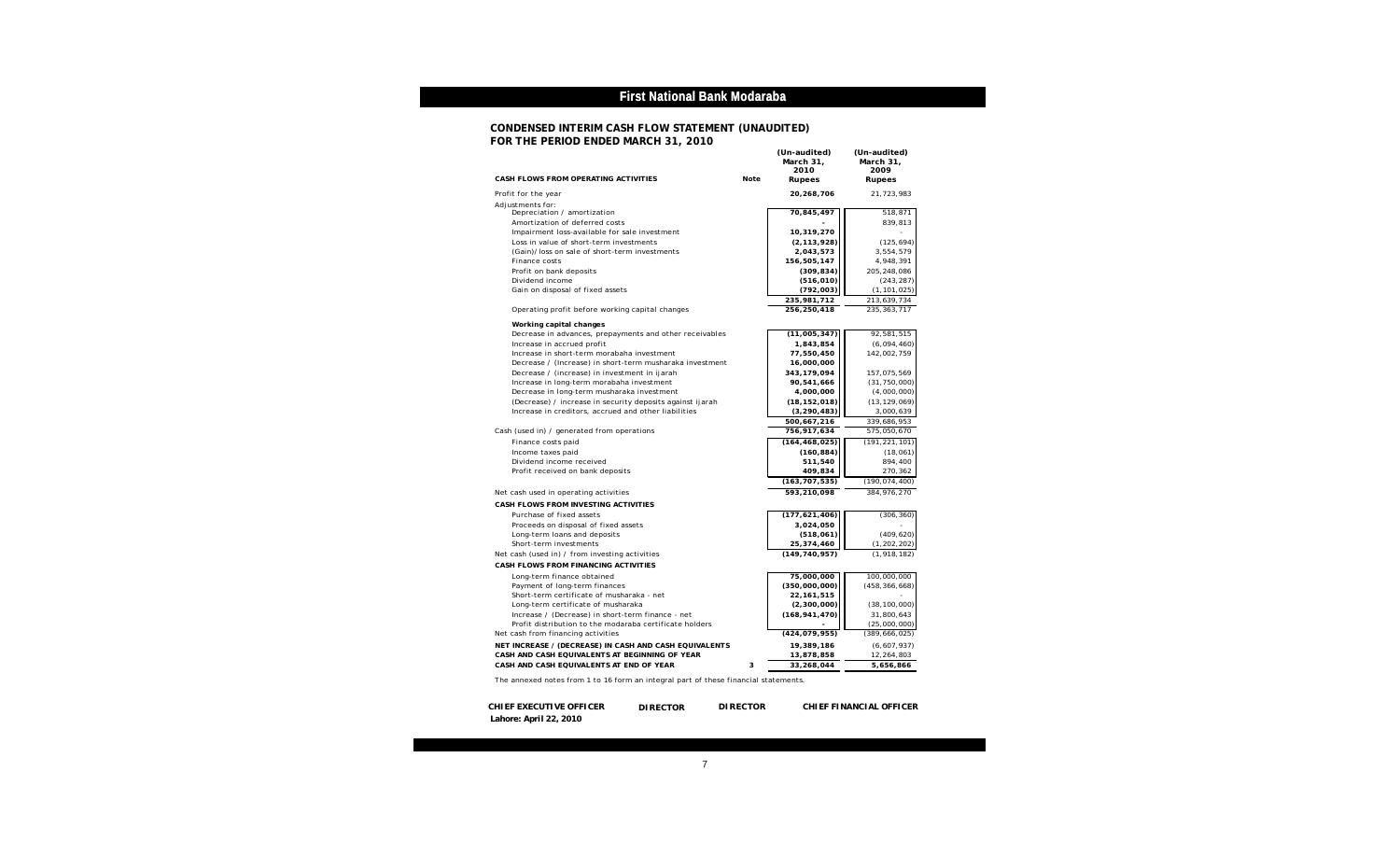

DIRECTOR

### **Quarterly Report - March 31, 2010**

| Certificate | Capital/          | Unappropriated Total reserves | Total equity |
|-------------|-------------------|-------------------------------|--------------|
| capital     | Statutory reverse | profits                       |              |

|                                                       |             |               | Rupees         |                |                |
|-------------------------------------------------------|-------------|---------------|----------------|----------------|----------------|
| Balance as at June 30, 2008                           | 250,000,000 | 24,906,093    | 44,624,375     | 56,473,205     | 306,473,205    |
| Profit for the period ended March 31, 2009            |             |               | 21,723,983     | 21,723,983     | 21,723,983     |
| Transferred to statutory reserves                     |             | 4,344,797     | (4, 344, 797)  |                |                |
| Net unrealized gain on investments available for sale |             |               |                | (12, 175, 708) | (12, 175, 708) |
| Profit Distribution @ Re.1.0 per modaraba certificate |             |               | (25,000,000)   | (25,000,000)   | (25,000,000)   |
| Balance as at March 31, 2009                          | 250,000,000 | 29,250,890    | 37,003,561     | 41,021,480     | 291,021,480    |
| Profit for the period ended June 30, 2009             |             |               | (10, 948, 982) | (10, 948, 982) | (10, 948, 982) |
| Transferred to statutory reserves                     |             | (2, 189, 797) | 2,189,797      |                |                |
| Net unrealised loss on available for sale investments |             |               |                | 8,410,989      | 8,410,989      |
| Balance as at June 30, 2009                           | 250,000,000 | 27,061,093    | 28,244,376     | 38,483,487     | 288,483,487    |
| Profit for the period ended March 31, 2010            |             |               | 20,268,706     | 20,268,706     | 20,268,706     |
| Transferred to statutory reserves                     |             | 4,053,741     | (4,053,741)    |                |                |
| Net unrealised loss on available for sale investments |             |               |                | 16,821,982     | 16,821,982     |
|                                                       |             |               |                |                |                |
| Balance as at March 31, 2010                          | 250,000,000 | 31, 114, 834  | 44,459,341     | 75,574,175     | 325,574,175    |

*The annexed notes from 1 to 16 form an integral part of these financial statements*

### **CONDENSED INTERIM STATEMENT OF CHANGES IN EQUITY (UNAUDITED) FOR THE PERIOD ENDED MARCH 31, 2010**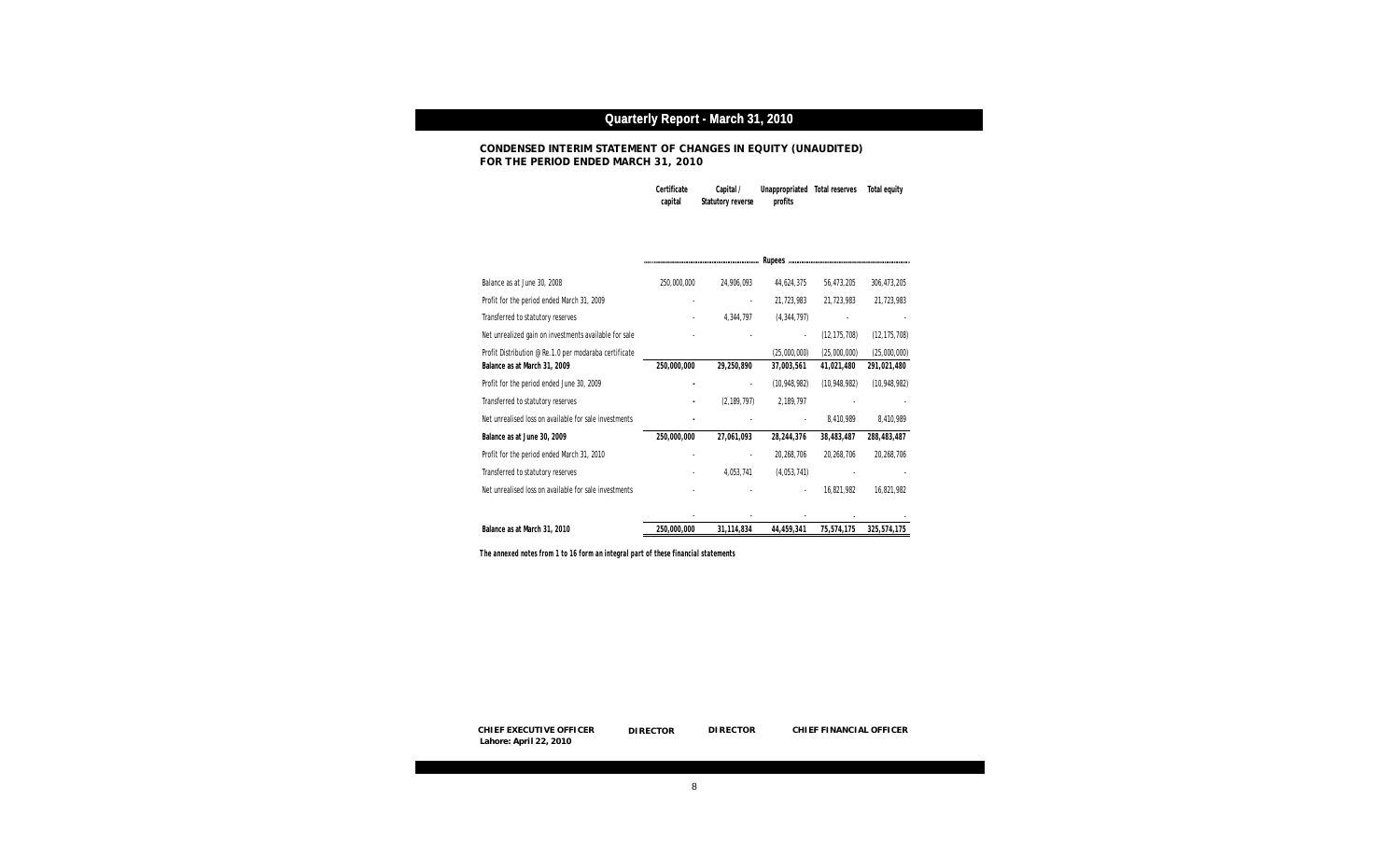

### **First National Bank Modaraba**

**1 General Information**

- **2 Basis Of Preparation**
- **2.1** These condensed interim financial statements have been prepared in accordance with the directives issued by the Securities & Exchange Commission of Pakistan (SECP) and are in compliance with the International Accounting Standard 34 (Interim Financial Reporting) and being submitted to certificate holders as required by Section 245 of the Companies Ordinance, 1984.
- **2.2** These financial statements should be read in conjunction with annual audited financial statements for the year ended June 30, 2009. Comparative balance sheet is extracted from annual audited financial statements for the year ended June 30, 2009 whereas profit and loss account, comparative statement of changes in equity and comparative cash flows statement are stated from unaudited interim financial information for the nine months ended on March 31, 2009
- **2.3** These financial statements have been prepared under the historical cost convention, except for short term investments that are measured at fair value in accordance with the requirements of International Accounting Standard - 39 ( Financial Instruments Recognition and Measurement).
- **2.4** These condensed interim financial statements are unaudited.
- **2.5** These condensed interim financial statements are presented in Pak rupees, Which is the Modaraba's functional and presentational Currency
- **3 Accounting Policies**

**3.2 New accounting standards and IFRIC interpretations that are not yet effective**

The following revised standards and interpretations with respect to approved accounting standards as applicable in Pakistan would be effective from the dates mentioned below against the respective standards and interpretations.

The Modaraba expects that the adoption of above standards and interpretations will have no material impact on its financial statements in the period of initial application.

First National Bank Modaraba "the Modaraba" is a multi purpose, perpetual and multi dimensional Modaraba formed under the Modaraba Companies and Modaraba (Floatation and Control) Ordinance, 1980 and rules framed thereunder and is managed by National Bank Modaraba Management Company Limited (a wholly owned subsidiary of National Bank of Pakistan), incorporated in Pakistan under the Companies Ordinance, 1984 and registered with Registrar of Modaraba Companies. The registered office of the Modaraba is situated at 5th Floor, National Bank of Pakistan, Regional Headquarters Building, 26 - Mc Lagon Road, Lahore. The Modaraba is listed on Karachi and Lahore stock exchanges. The Modaraba commenced its business operations on December 04, 2003.

| Standards or interpretation                                                    | <b>Effective date</b><br>(Accounting periods beginning on<br>/ after) |
|--------------------------------------------------------------------------------|-----------------------------------------------------------------------|
| - Related Party Disclosures<br><b>IAS 24</b>                                   | January 01, 2013                                                      |
| - Financial Instruments: Amended<br>IAS 32                                     | January 01, 2013                                                      |
| - Financial Instruments<br>IFRS 9                                              | January 01, 2013                                                      |
| - First Time Adoption of International Financial Reporting Standards<br>IFRS 1 | January 01, 2010                                                      |
| - Share Based Payment<br>IFRS 2                                                | January 01, 2010                                                      |
| IFRIC 14 - Prepayments of a Minimum Funding Requirement                        | January 01, 2011                                                      |
| <b>IFRIC 18 - Transfer of Assets from Customers</b>                            | July 01, 2010                                                         |
| <b>IFRIC 19</b> - Extinguishing Financial Liabilities with Equity Instruments  | July 01, 2010                                                         |

The accounting policies adopted for the preparation of these condensed interim financial statement, are consistent with those applied in the preparation of published financial statements of Modaraba for the year ended June 30, 2009. However, the treatment for impairment loss on available for sale investments has been made pursuant to the S.R.O. 150(I) / 2009 dated February 13, 2009 issued by SECP as explained in the published financial statements for the year ended June 30, 2009.

#### **NOTES TO THE CONDENSED INTERIM FINANCIAL STATEMENTS (UNAUDITED) FOR THE PERIOD ENDED MARCH 31, 2010**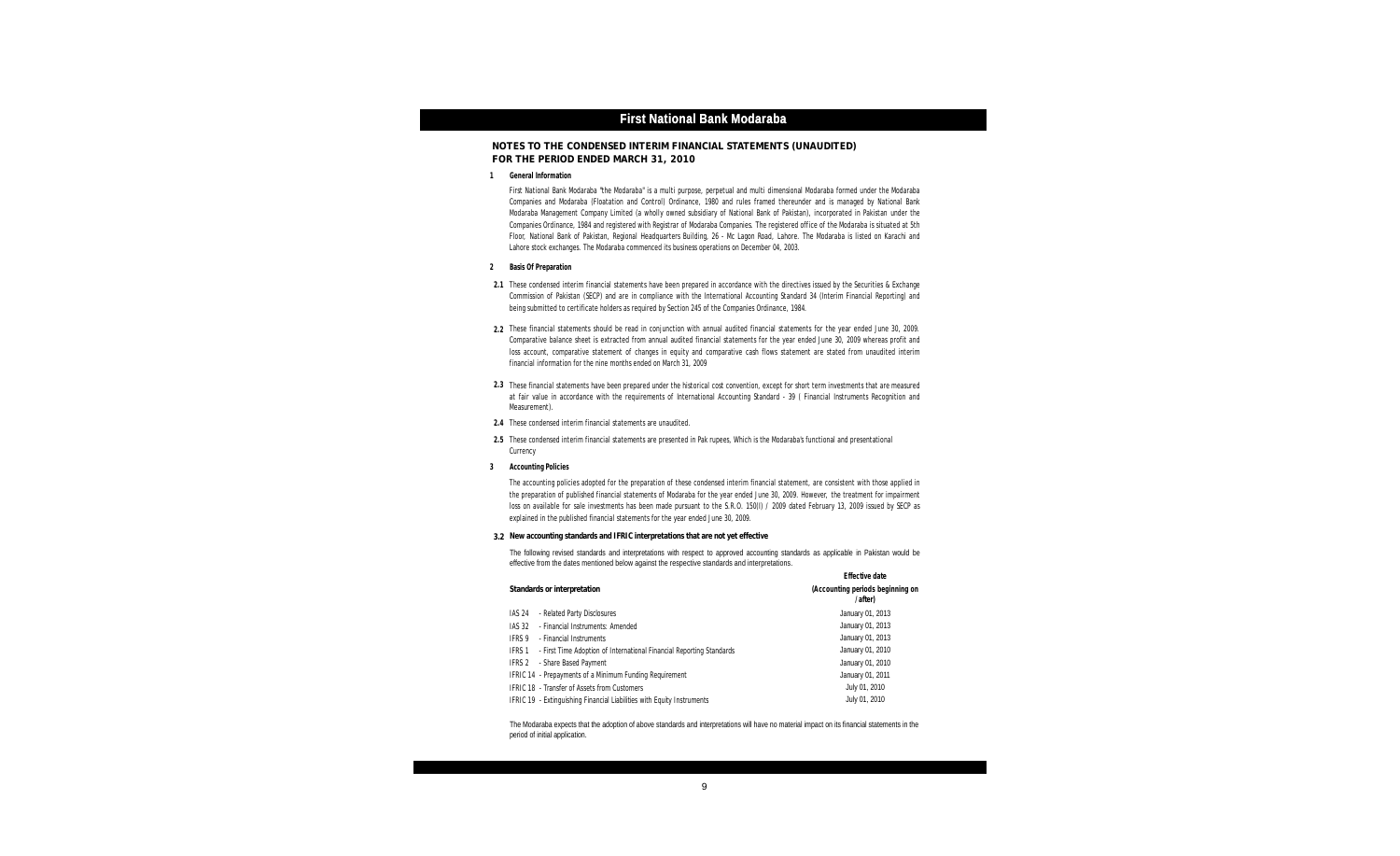

### **Quarterly Report - March 31, 2010**

#### **4 Taxation**

|     |                                                                  |      | March 31<br>2010 | June 30<br>2009  |
|-----|------------------------------------------------------------------|------|------------------|------------------|
| 5   | NET INVESTMENT IN IJARAH                                         | Note | Rupees           | Rupees           |
|     | Minimum ijarah rentals receivable                                |      | 553,659,388      | 929,984,242      |
|     | Residual value                                                   |      | 157,237,664      | 201,293,518      |
|     | Gross investment in ijarah                                       |      | 710,897,052      | 1, 131, 277, 760 |
|     | Less: Unearned finance income                                    |      | 69,803,751       | 147,005,365      |
|     | Net investment in ijarah                                         |      | 641,093,301      | 984, 272, 395    |
|     | Less: Current portion of net investment in ijarah                |      | 285,903,628      | 418,407,138      |
|     |                                                                  |      | 355, 189, 673    | 565,865,257      |
| 6   | <b>FIXED ASSETS</b>                                              |      |                  |                  |
|     | Assets under Ijarah arrangements                                 | 6.1  | 313,520,588      | 209,889,450      |
|     | Assets under own use                                             | 6.2  | 2,539,329        | 1,626,605        |
|     |                                                                  |      | 316,059,917      | 211,516,055      |
|     |                                                                  |      |                  |                  |
|     |                                                                  |      | March 31         | June 30          |
|     |                                                                  |      | 2010             | 2009             |
| 6.1 | Assets under Ijarah arrangements                                 | Note | Rupees           | Rupees           |
|     | Written down value-at beginning of period/year                   |      | 209,889,450      |                  |
|     | Additions at cost                                                |      | 176,299,559      | 258,672,953      |
|     | Less:                                                            |      |                  |                  |
|     | Written down value of assets disposed off                        |      | 2,232,047        |                  |
|     | Depreciation / amortization charged during the period/year       |      | 70,436,374       | 48,783,503       |
|     |                                                                  |      | 72,668,421       | 48,783,503       |
|     |                                                                  |      | 313,520,588      | 209,889,450      |
| 6.2 | Assets under own use                                             |      |                  |                  |
|     | Written down value-at beginning of period/year                   |      | 1,626,605        | 1,997,569        |
|     | Additions at cost                                                |      | 1,321,847        | 333,270          |
|     | Less: depreciation / amortization charged during the period/year |      | 409,123          | 704,234          |
|     |                                                                  |      | 2,539,329        | 1,626,605        |
|     |                                                                  |      |                  |                  |

 Under the current tax law, the income of non-trading Modarabas is exempt from tax provided that they distribute ninety (90) percent of its profits as cash dividend to the certificate holders out of current period's total profit after appropriating statutory reserves. Where such prorit is not aistributed, provision for tax is made on taxable income at the current tax rates applicable to modaraba after taking<br>Into account the available tax exemptions and tax credits, if any. The Modaraba inten no provision has been made in condensed interim condensed financial statement for the tax liability of nine months ended March 31, such profit is not distributed, provision for tax is made on taxable income at the current tax rates applicable to Modaraba after taking 2010.

#### **7 SHORT-TERM CERTIFICATES OF MUSHARAKA - UNSECURED**

|   |                                                | March 31    | June 30.    |
|---|------------------------------------------------|-------------|-------------|
|   |                                                | 2010        | 2009        |
| 8 | LONG-TERM CERTIFICATE OF MUSHARAKA - UNSECURED | Rupees      | Rupees      |
|   | Certificate of Musharaka                       | 120,000,000 | 122,300,000 |
|   | Less: Current portion                          | 120,000,000 | 2,300,000   |
|   |                                                |             | 120.000.000 |

During the period the modaraba has issued Certificates of Musharaka which are repayable within next twelve months. The estimated share of profit payable on quarterly basis on these certificates ranges from Rs 11.70% to 13.50% per annum.

**8.1** Amount represents the long-term Certificates of Musharaka issued through private placements. The estimated share of profit payable on quarterly basis on these certificates ranges from Rs 11.00% to 13.50% per annum.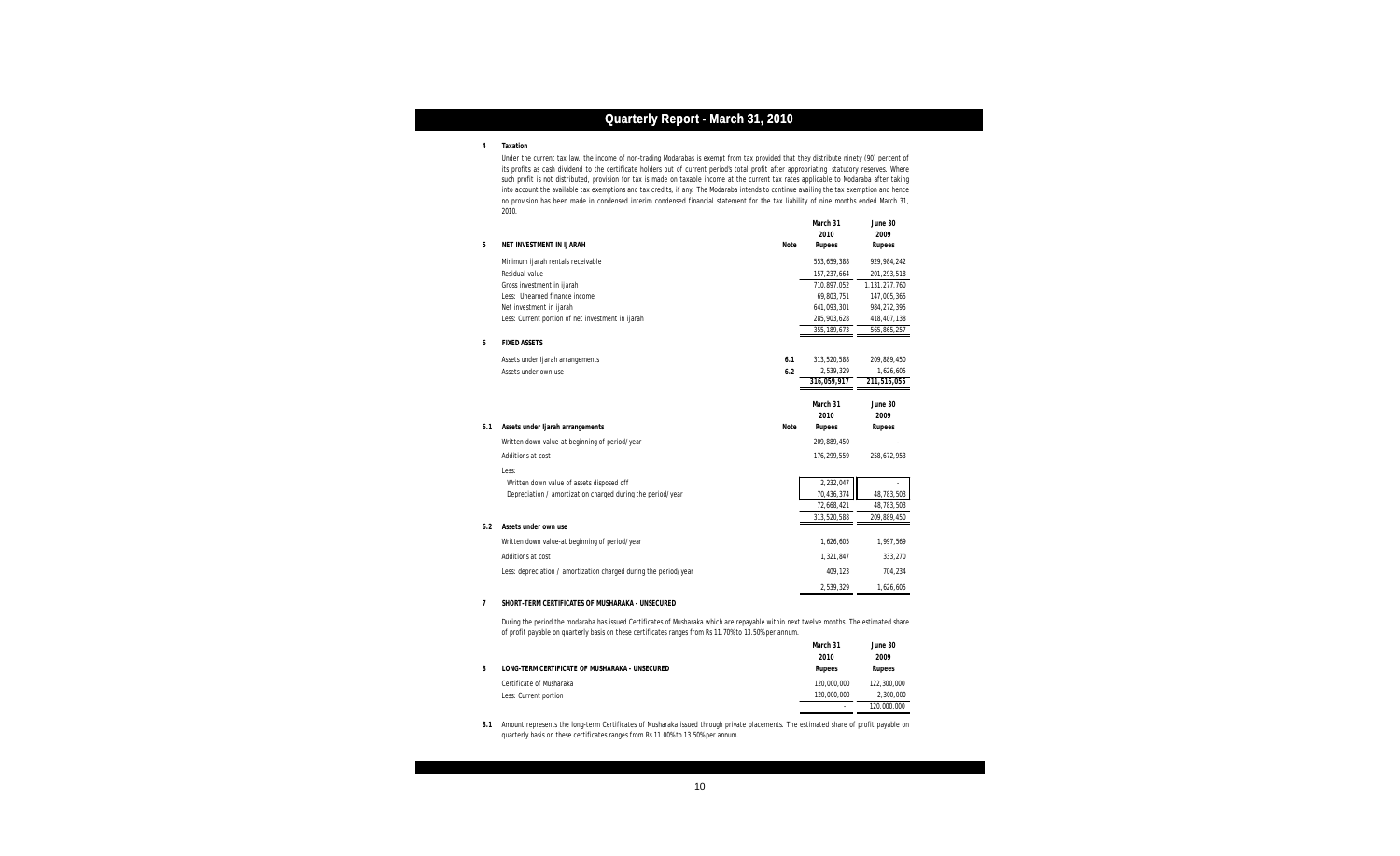

### **First National Bank Modaraba**

#### **9 LONG-TERM FINANCES**

|    | Finance under musharaka arrangements |            |                                                          |               |               |
|----|--------------------------------------|------------|----------------------------------------------------------|---------------|---------------|
|    | From National Bank of Pakistan       |            |                                                          | 370,833,326   | 516,666,663   |
|    | Finance under morabaha arrangements  |            |                                                          |               |               |
|    | From other financial institutions    |            |                                                          | 183, 333, 343 | 312,500,009   |
|    |                                      |            |                                                          | 554, 166, 669 | 829, 166, 672 |
|    | Less: Current portion                |            |                                                          | 366,666,669   | 408,033,337   |
| 10 | CERTIFICATE CAPITAL                  |            |                                                          | 187,500,000   | 421, 133, 335 |
|    | Number of certificate                |            |                                                          |               |               |
|    | 2010                                 | 2009       |                                                          |               |               |
|    | Authorized:<br>60,000,000            | 60,000,000 | Modaraba certificates of Rs. 10 each.                    | 600,000,000   | 600,000,000   |
|    | Issued, subscribed and paid up:      |            |                                                          |               |               |
|    | 25,000,000                           | 25,000,000 | Modaraba certificates of Rs. 10 each fully paid in cash. | 250,000,000   | 250,000,000   |

**10.1** 7,500,000(June 2009: 7,500,000) certificates are held by National Bank Modaraba Management Company Limited.

#### **11 CONTINGENCIES AND COMMITMENTS**

**Contingencies**

There was no change in the status of contingencies as stated in financial statements for the year ended June 30, 2009.

**Commitments**

Ijarah facilities approved but not disbursed 53,000,000 53,000,000

54,100,000

**13 BALANCES AND TRANSACTIONS WITH RELATED PARTIES**

**13.2** Details of other transactions with related parties and balances outstanding with them at the end of nine month are as follows:

|    |                                         | Nine months ended |            | Quarter ended |           |
|----|-----------------------------------------|-------------------|------------|---------------|-----------|
|    |                                         | March 31          | March 31   | March 31      | March 31  |
|    |                                         | 2010              | 2009       | 2010          | 2009      |
| 12 | <b>OPERATING EXPENSES</b>               | Rupees            |            | Rupees        |           |
|    | Salaries, allowances and other benefits | 8,603,761         | 10,088,627 | 2,415,281     | 2,469,452 |
|    | Communication expenses                  | 194,549           | 242,724    | 60,067        | 65,425    |
|    | Traveling and conveyance                | 198,268           | 286.373    | 62,399        | 98,143    |
|    | Vehicle running expenses                | 130,863           | 60.956     | 28,266        | 18,291    |
|    | Postage and stamps                      | 57,792            | 104,906    | 11,078        | 16,259    |
|    | Advertisement                           | 37,742            | 43.250     | 5,140         |           |
|    | Legal and professional charges          | 210,473           | 288.470    | 56,021        | 107,647   |
|    | Auditor's remuneration                  | 88.000            | 87.695     |               |           |
|    | Fee and subscription                    | 328,667           | 380.143    | 65,837        | 144,863   |
|    | Repairs and maintenance                 | 265,471           | 291,377    | 150,133       | 85,299    |
|    | Insurance                               | 132.435           | 128,836    | 34,506        | 32,106    |
|    | Stationery, printing and other expenses | 275,001           | 312.894    | 102,693       | 74,627    |
|    | Depreciation / amortization             | 70,845,497        | 518.871    | 27,248,340    | 197,829   |
|    | Amortization of deferred costs          |                   | 839.813    |               |           |
|    | Central depository company charges      | 6,575             | 4.383      |               |           |
|    | Entertainment                           | 78,725            | 81,786     | 29,971        | 26,216    |
|    | Other sundry expenses                   | 46,520            | 90,901     | 7,216         | 9,297     |
|    | Zakat                                   | 6,500             | 47,760     |               | 5,000     |
|    | Fee and commission                      |                   | 28,440     |               | 28,440    |
|    |                                         | 81,506,839        | 13,928,205 | 30,276,948    | 3,378,894 |

**13.1** Modaraba management fee at the rate of 10 % of profit before tax has been recorded as payable to National Bank Modaraba Management Company Limited, under section 18 of the Modaraba Companies and Modaraba (Floatation and Control) Ordinance, 1980.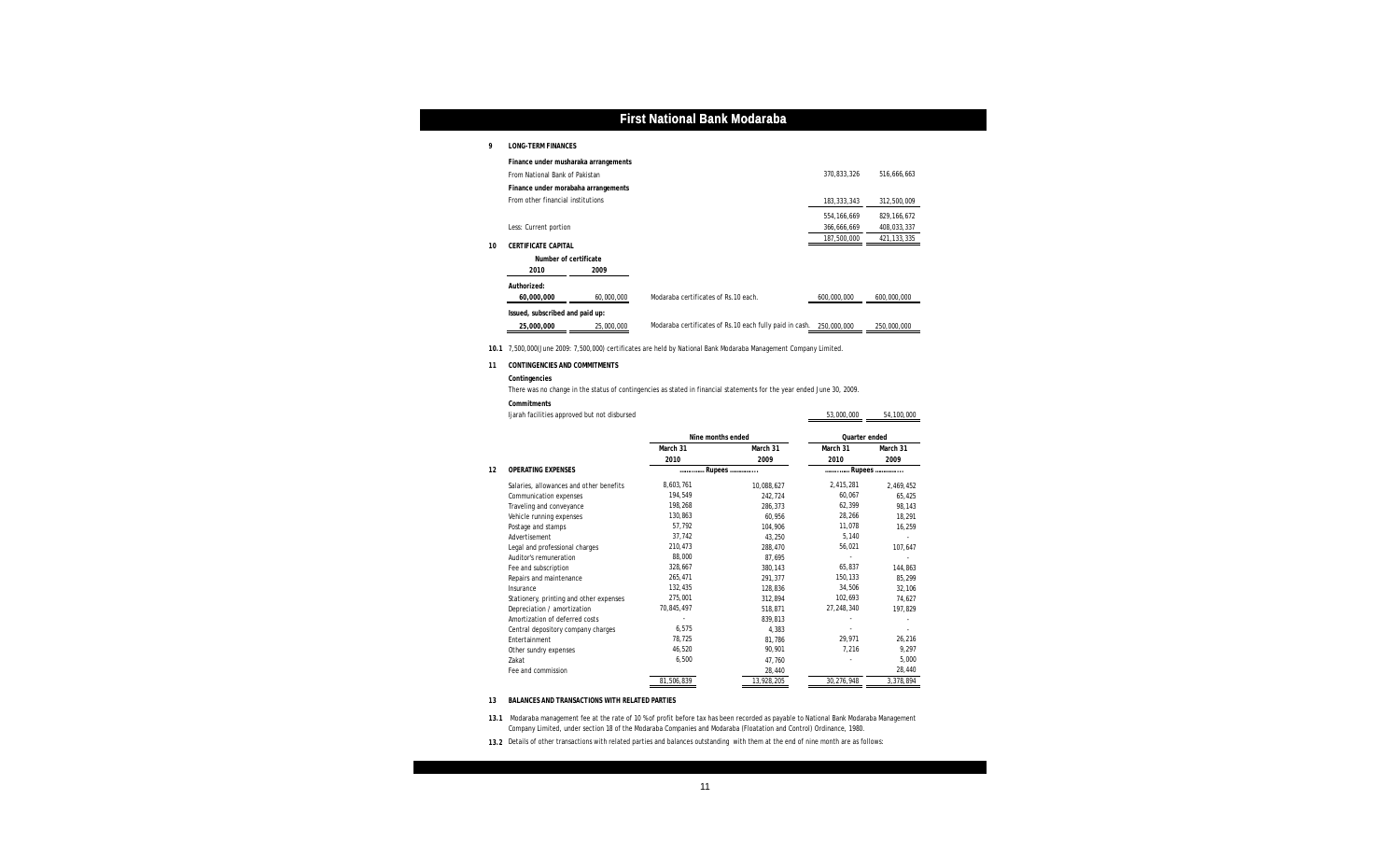

### **Quarterly Report - March 31, 2010**

|                                                                                |                                    |                                    | March 31<br>2010<br>Rupees | June 30<br>2009<br>Rupees |
|--------------------------------------------------------------------------------|------------------------------------|------------------------------------|----------------------------|---------------------------|
| Balances outstanding at the period end                                         |                                    |                                    |                            |                           |
| National Income Daily Account with National Bank of Pakistan (running balance) |                                    |                                    | 6,328,818                  | 10,356,275                |
| Finances under Musharaka arrangement from National Bank of Pakistan            |                                    |                                    | 484, 847, 509              | 594,749,207               |
| Net investment in Ijarah finance to National Bank Limited                      |                                    |                                    | 39, 392, 686               | 28,831,584                |
| <b>Current Account with National Bank</b>                                      |                                    |                                    | 536,471                    | 649,537                   |
|                                                                                |                                    |                                    | Nine months ended          |                           |
|                                                                                |                                    |                                    | March 31<br>2010           | March 31<br>2009          |
| Transactions with related parties                                              |                                    |                                    | Rupees                     |                           |
| <b>Related Party</b>                                                           | Relationship                       | Nature of Transactions             |                            |                           |
| <b>Taurus Securities Limited</b>                                               | Common management & control        | Commission paid                    | 56,364                     | 6,250                     |
| Taurus Securities Limited                                                      | Common management & control        | Purchase and sale of<br>securities | 32,601,167                 | 7,244,691                 |
| National Bank Of Pakistan                                                      | Management co's<br>holding company | Musharaka obtained                 | 85,930,868                 | 18, 128, 438              |
| National Bank Of Pakistan                                                      | Management co's<br>holding company | Musharaka repaid                   | 206,894,466                | 125,000,002               |
| Transactions with related parties                                              |                                    |                                    |                            |                           |
| <b>Related Party</b>                                                           | Relationship                       | Nature of Transactions             |                            |                           |
| National Bank Of Pakistan                                                      | Management co's<br>holding company | Ijarah disbursed                   | 25,684,500                 | 20,673,584                |
| National Bank Of Pakistan                                                      | Management co's<br>holding company | Ijarah repaid                      | 13,740,568                 | 12, 154, 050              |
| National Bank<br>Modaraba Management                                           | Management<br>company              | Dividend paid                      |                            | 7,500,000                 |
| Profit / expenses during the period                                            |                                    |                                    |                            |                           |
| National Bank<br>Modaraba Management                                           | Management company                 | Management fee                     | 2,252,078                  | 2,413,776                 |
| National Bank Of Pakistan                                                      | Management co's<br>holding company | Profit paid                        | 50,927,339                 | 49,525,230                |
| National Bank Of Pakistan                                                      | Management co's<br>holding company | Profit on ijarah                   | 4,817,293                  | 2,744,443                 |

#### **14 OTHERS**

There were no other significant activities since June 30, 2009 affecting the financial statements.

#### **15 DATE OF AUTHORIZATION FOR ISSUE**

#### **16 GENERAL**

Figures have been rounded off to the nearest rupee. No significant re-arrangements have been made in condensed interim financial statements.

Transactions with related parties are carried out at arm's length in the normal course of business. The consideration is computed on commercial terms and conditions except for the modaraba company's management fee as mentioned above.

These financial statements were authorized for issue on April 22, 2010 by the Board of Directors of the National Bank Modaraba Management Company Limited.

| CHI EF EXECUTI VE OFFI CER | DIRECTOR. | <b>DIRECTOR</b> | CHIEF FINANCIAL OFFICER |
|----------------------------|-----------|-----------------|-------------------------|
| Lahore: April 22, 2010     |           |                 |                         |